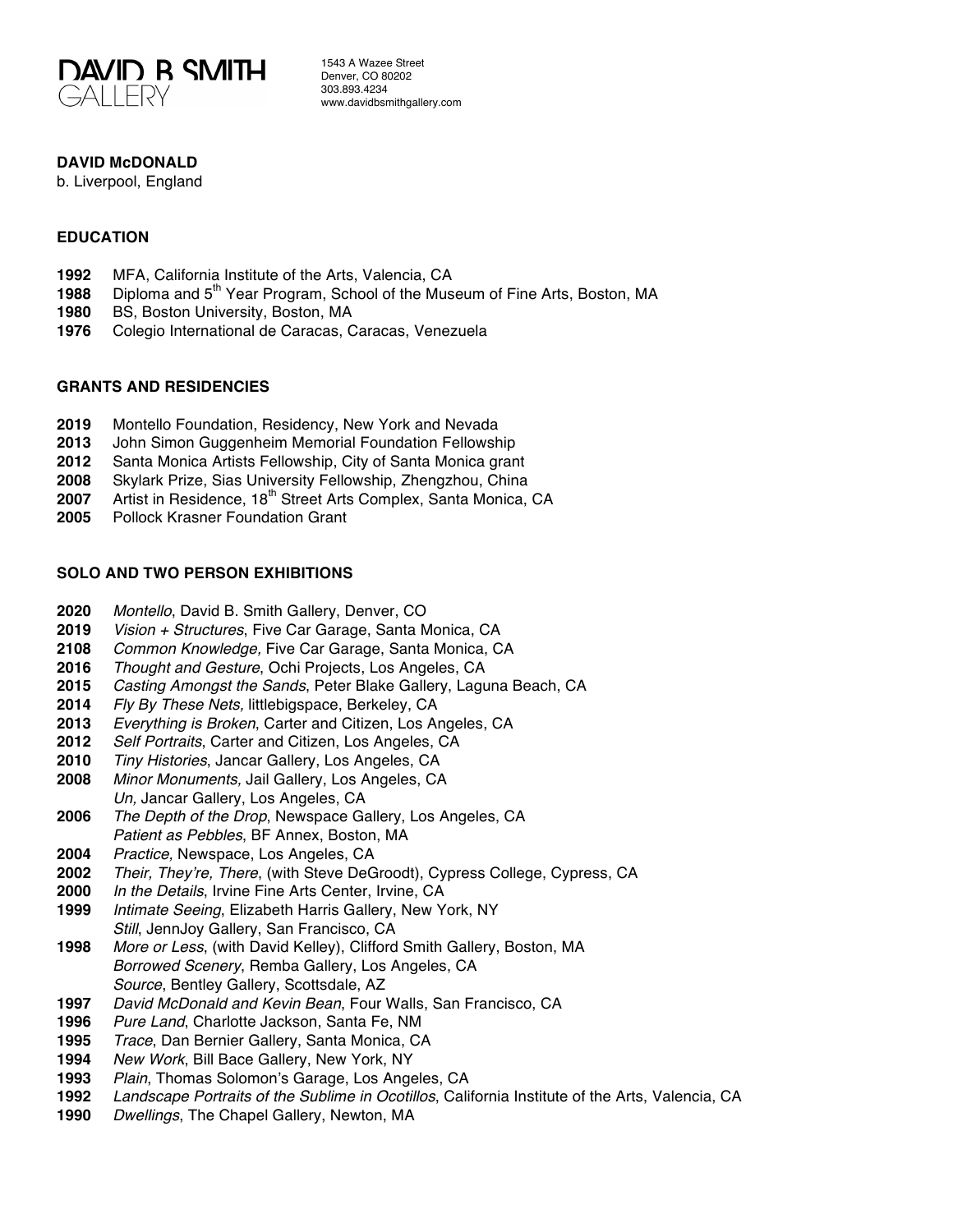# **GROUP EXHIBITIONS**

| 2019 | Barely Fair, Julius Caesar Gallery, Chicago, IL                                                                                                                           |
|------|---------------------------------------------------------------------------------------------------------------------------------------------------------------------------|
|      | A Comical Primitiveness, Durden and Ray, Los Angeles, CA                                                                                                                  |
| 2018 | Defining Detritus, Arena One Gallery, Santa Monica, CA                                                                                                                    |
| 2017 | Cabinet, David B. Smith Gallery, Denver, CO                                                                                                                               |
| 2016 | Bart Exposito, John Knuth, David McDonald, David B. Smith Gallery, UNTITLED Art Fair, Miami, FL<br>Practice, practice, practice: Abstract Spirituality in Contemporary LA |
|      |                                                                                                                                                                           |
|      | Painting, Sculpture, and Performance, Woodbury University, Burbank, CA<br>Feel/Reveal, 337 Project Space, Grand Rapids, MI                                                |
| 2015 | States of Being, Torrance Art Museum, Torrance, CA                                                                                                                        |
| 2014 | Ternion, David B. Smith Gallery, Denver, CO                                                                                                                               |
|      | LA Wood Show, Arena One Gallery, Santa Monica, CA                                                                                                                         |
|      | 6018 Wilshire, Edward Cella Art and Architecture, Los Angeles, CA                                                                                                         |
|      | Ipsum, Edward Cella Art and Architecture, Los Angeles, CA                                                                                                                 |
| 2013 | heroes, Carter & Citizen, Los Angeles, CA                                                                                                                                 |
|      | Folding Time Rhymes, Greene Exhibitions, Los Angeles, CA                                                                                                                  |
|      | Interzone: Oystein Aasan, Mark Dutcher, David McDonald, C24 Gallery, New York, NY                                                                                         |
|      | In Direct Light, Woodbury University, Burbank, CA                                                                                                                         |
|      | Millenial Abstraction, Marin Community Foundation, Novato, CA                                                                                                             |
|      | Forms of Abstraction, Irvine Fine Arts Center, Irvine, CA                                                                                                                 |
|      | Theatrical Dynamics, Torrance Art Museum, Torrance, CA                                                                                                                    |
| 2012 | Curatorial Exchange, Irvine Fine Arts Center, Irvine, CA                                                                                                                  |
|      | Urban Untitled, Capriccio Foundation, Santa Fe, NM                                                                                                                        |
| 2011 | Works of Paper, ACME Gallery, Los Angeles, CA                                                                                                                             |
|      | Role Reversal, Jose Drudas-Biada Art Gallery, Mount St. Mary's College, Los Angeles, CA                                                                                   |
|      | Various Selections from the Permanent Collection, Nora Eccles Harrison Museum of Art, Utah State University,                                                              |
|      | Logan, Utah                                                                                                                                                               |
|      | Goldmine: Works from the Collection of Sirje and Michael Gold, University Art Museum, California State                                                                    |
|      | University, Long Beach, CA (catalog)                                                                                                                                      |
|      | Second Nature: Landscape Variations, Zask Gallery, Palos Verdes, CA                                                                                                       |
| 2010 | Works 186-221, Marine, Santa Monica, CA                                                                                                                                   |
|      | 2D/3D, Traywick Contemporary, Berkeley, CA                                                                                                                                |
|      | ab.strac'tive meas.ures, Arena 1 Gallery, Santa Monica CA                                                                                                                 |
|      | Group Show, Carl Berg Projects, Los Angeles, CA                                                                                                                           |
| 2009 | Manifestation, Carl Berg Projects, Los Angeles, CA                                                                                                                        |
|      | One Week Only, Jancar Gallery, Los Angeles, CA                                                                                                                            |
|      | Structural Integrity, Harris Gallery, University of LaVerne, La Verne, CA                                                                                                 |
|      | Paul Kopeikin Gallery, Los Angeles, CA                                                                                                                                    |
|      | Skylark Prize Exhibition, Skylark Fine Art Gallery, Los Angeles, CA                                                                                                       |
| 2008 | NADA Art Fair, Jancar/Jones, Miami, FL                                                                                                                                    |
|      | Adjunct Faculty Exhibition, Lindhurst Gallery, University of Southern California, Los Angeles, CA                                                                         |
|      | Whole Parts, Sam Francis Gallery, Crossroads School for the Arts and Sciences, Santa Monica, CA                                                                           |
|      | iCandy, Cypress College, Cypress, CA<br>Themes and Variations: New Abstraction in Los Angeles, Torrance Art Museum, Torrance, CA                                          |
| 2007 | Keeping It Straight: Right Angles and Hard Edges in Contemporary Southern California Art, Riverside Art                                                                   |
|      | Museum, Riverside, CA                                                                                                                                                     |
|      | Abstraction and Landscape, 98 Ten Fine Art, Irvine, CA                                                                                                                    |
|      | One Night Only, 3875-1204 Gallery, Los Angeles, CA                                                                                                                        |
|      | Paintings Edge, Riverside Art Museum, Riverside, CA                                                                                                                       |
|      | No Place, Jail, Los Angeles, CA curated by Christopher Pate                                                                                                               |
| 2006 | Wall Works II, Traywick Contemporary, Berkeley, CA                                                                                                                        |
|      | (keep feeling) fascination, New Abstract Painting in Los Angeles, Luckman Gallery, California State University,                                                           |
|      | Los Angeles, CA                                                                                                                                                           |
|      | Aqua, Miami, FL                                                                                                                                                           |
|      | 1973-2006: Good to Go, Newspace, Los Angeles, CA                                                                                                                          |
|      | Acretion, Kellog Art Gallery, California State Polytechnic University, Pomona, CA                                                                                         |
|      | Material Wise, Domestic Setting, Los Angeles, CA curated by Carl Berg                                                                                                     |
|      | Continuum: Crossroads Faculty Past and Present, Sam Francis Gallery,                                                                                                      |
|      |                                                                                                                                                                           |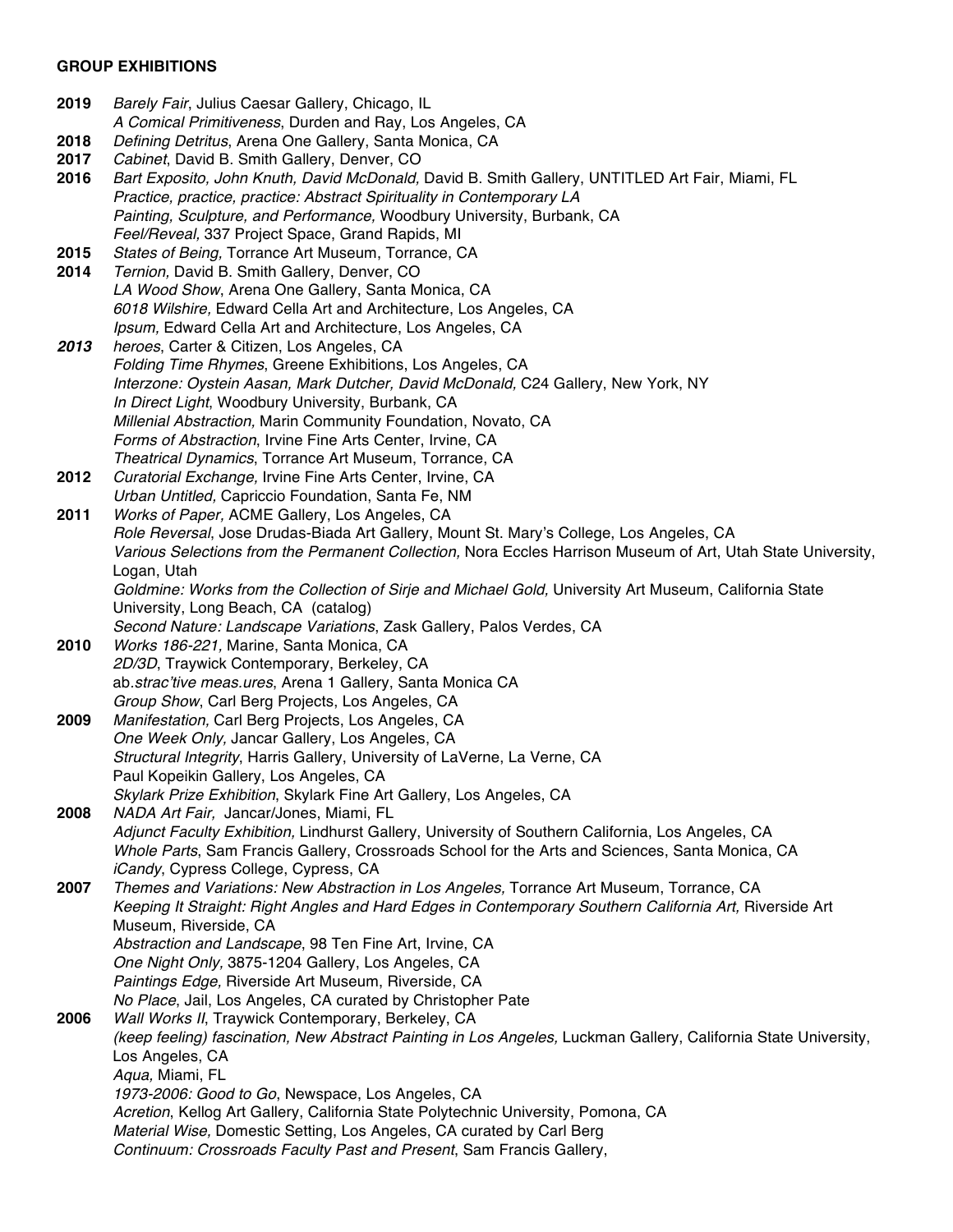

1543 A Wazee Street Denver, CO 80202 303.893.4234 www.davidbsmithgallery.com

Crossroads School for the Arts, Santa Monica, CA *Surface: Southern California Painters*, L Street Gallery, San Diego, CA *Fresh,* Elizabeth Leach Gallery, Portland, OR **2005** *The Natalie and Irving Forman Collection*, The Albright Knox Art Gallery, Buffalo, NY *Summer Group Exhibition*, BF Annex, Boston, MA *Group Exhibition*, Exhibitions 2d, Marfa, TX **2004** *White on White*, Patricia Faure Gallery, Santa Monica, CA *Tinseltown II*, Domestic Setting, Los Angeles, CA *Winter White*, Clifford Smith Gallery, Boston, MA **2003** *Tinseltown*, Domestic Setting, Los Angeles, CA **2002** *Gravity*, Robert Pardo Gallery, New York, NY **2001** *Saturation*, at the Brewery Project, Los Angeles, CA **2000** *From Idea to Matter*, The Anderson Gallery, Virginia Commonwealth University, Richmond, VA *Break Step*, Inmo Gallery, Los Angeles, CA *The Golden Horn*, Raid Projects, Santa Ana, CA *The Spurgeon Experience,* Raid Projects, Santa Ana, CA **1999** *Escondido Phoenix, an Exploration of Art and Nature*, Escondido Phoenix Retreat, Malibu, CA *Sketch*, Kellog Art Gallery, California State Polytechnic University, Pomona, CA *Up and Coming*, Elizabeth Harris Gallery, New York, NY **1998** *100 Dollar and Up Show*, Post, Los Angeles, CA **1997** Peter Blum, New York, NY *Group Show*, Bentley Gallery, Scottsdale, AZ *Plastered*, Shoshana Wayne Gallery, Santa Monica, CA *Drawings*, LASCA Gallery, Los Angeles, CA **1996** *Open Book,* Kellog Art Gallery, California State Polytechnic University, Pomona, CA *Material Wise*, Gallery Markant, Langlo, The Netherlands *Hold It*, Los Angeles County Museum of Art, Los Angeles, CA *Pacific Rim*, Pyungtack City Museum, Korea *Group Show*, Dan Bernier Gallery, Santa Monica, CA **1995** *Flirting Boundary*, California Medical Arts Group, Santa Monica, CA **1994** *A Perhaps Hand*, Thomas Solomon's Garage, Los Angeles, CA *Cups*, Space Gallery, Los Angeles, CA **1993** *FAAR Bazaar*, Federal Projects Building, Los Angeles, CA *Mondo Lot*, Robert Berman Gallery, Santa Monica, CA *Substance in Transition*, Gallery IV, Los Angeles, CA *Science*, 1529 Wellesly, Los Angeles, CA, *Science*, Arizona State University, University Art Museum, Tempe, AZ **1991** *Summer Program*, Bess Cutler Gallery, Santa Monica, CA

#### **BIBLIOGRAPHY**

- **2017** Zellen, Jody, *Embracing a Controlled Entropy,* Art Now LA, April 25
- **2016** Wood, Eve, *Pick of the Week*, Artillery Magazine, March
- **2015** Wood, Eve, *States of Being*, Pick of the week, Artillery Magazine, October
- **2014** Paglia, Michael, *Two Distinct Takes on Conceptualism*, Denver Westword, Oct 6, 2014
- **2012** Plagens, Peter, *The Edge of a New Frontier,* Wall Street Journal, January 24 Myers, Holly, *David McDonald at Citizen and Carter,* Los Angeles Times, January 19 Zellen, Jody, *David McDonald: Self Portraits"*, Art LTD, March Clothier, Peter, *Weekend Gallery Rounds,* The Buddha Diaries, January 26 Tuck, Geoff, *David McDonald at Carter and Citizen,* Notes on Looking, Feb 15 Wagley, Catherine, *Not Quite Rejection*, The Daily Serving, February 10 Zellen, Jody, *Seen and Recommended*, Artscene, January
- **2010** Miles, Christopher, *David McDonald at Jancar Gallery,* LA Weekly, April 7
- **2009** Albee, Edward & Frank, Peter, *Skylark Prize,* Catalog essays